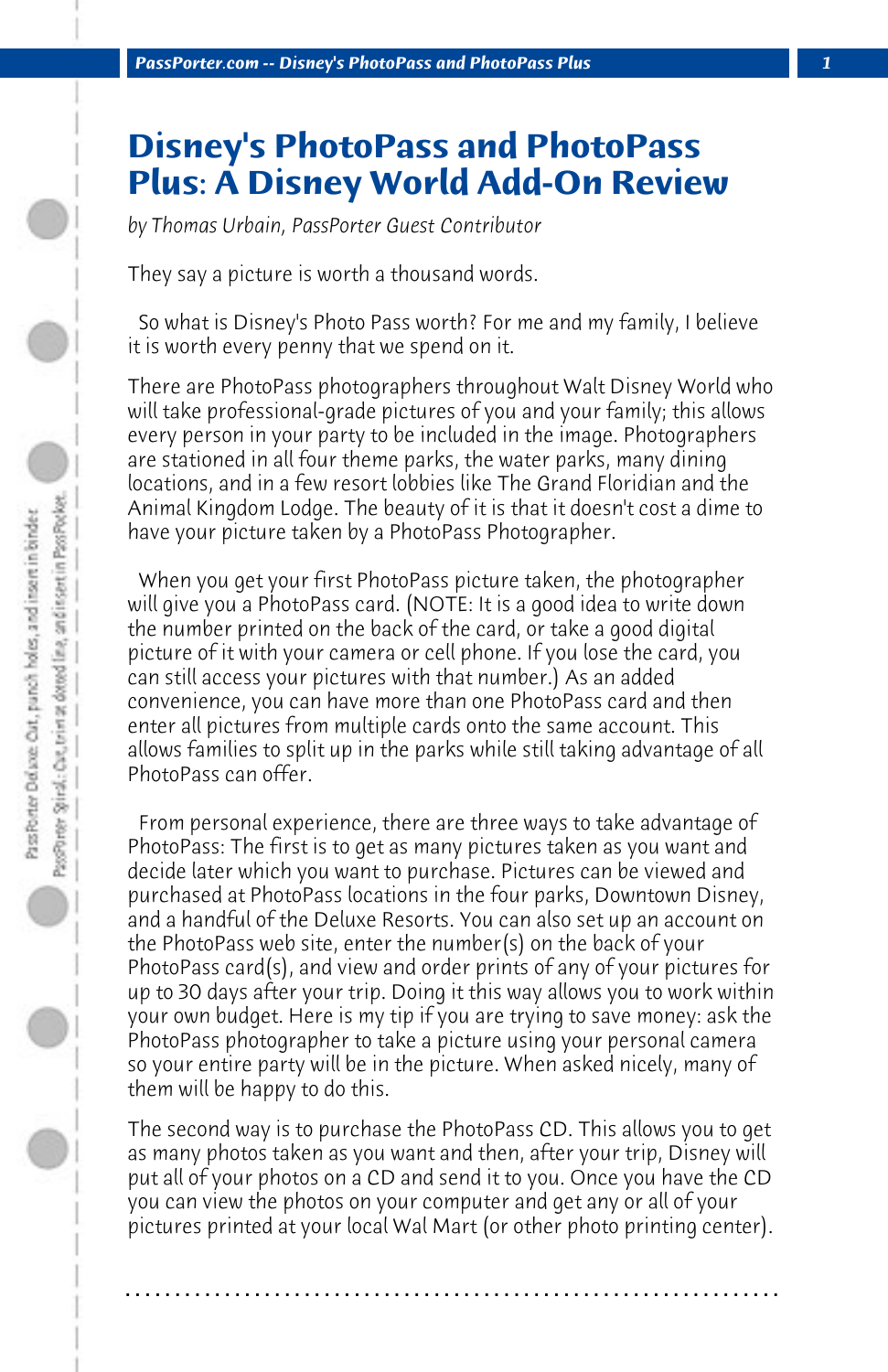You can usually pre-purchase the PhotoPass CD for about \$119.95 but expect to pay \$169.95 if you purchase the CD after you arrive. (Check the Disney site for accurate pricing). Here is another tip for saving money on your Disney vacation pictures: Create an account at YorkPhoto.com or Shutterfly. These companies often send out promotional e-mails. I recently received a promotion from YorkPhoto.com where I could buy 4x6 prints of my PhotoPass pictures for only 0.04 cents each.

 The third way is to purchase the new PhotoPass Plus CD. This gives you the same benefits as the regular PhotoPass CD plus some very cool extras.

 On a recent trip I decided to try out PhotoPass Plus. I was able to find a pre-purchase discount that saved me \$50.00 off of the regular \$199.95 price. (Note: You must pre-purchase at least 14 days in advance.) I received a PhotoPass Plus packet in the mail that explained how everything worked, and it also contained a voucher. As soon as I entered Epcot on our arrival day, I went to the PhotoPass location to redeem my voucher. I was given a special PhotoPass Plus card that hung on a lanyard around my neck. The lanyard made it convenient to access the card whenever we came across a PhotoPass photographer.

 If you have dined at certain Character Meals, you probably remember having your picture taken before being seated. Then, at some point during the meal, a cast member would come to your table to show you the printed copies of your pictures in the hope that you will make a purchase. With PhotoPass Plus, the pictures came to our table in a themed folder that contained one 8x10 and four 4x6 prints for free. This is a great benefit of PhotoPass Plus if you have reservations at any of the dining locations that take part in the program. Participating dining locations are: 'Ohana (breakfast only), Spirit of Aloha Dinner Show, Cinderella's Royal Table, Tusker House (breakfast only), Chef Mickey's, 1900 Park Fare, Hoop Dee Doo Musical Review and Princess Storybook Dining at Akershus Royal Banquet Hall.

 PhotoPass Plus also includes ride photos. For instance, Rock 'n' Roller Coaster takes your picture right at the start of the ride, when you are going from 0 to 60 in 2.8 seconds. When exiting these attractions you are funneled through an area that has monitors on the wall showing pictures of you and all the others in your ride vehicle. If you are interested, there is an attendant who will write down the number of your photo on a slip of paper. You take this slip of paper to a kiosk where you can order a print of your picture. There are many different options to choose from. If you have PhotoPass Plus, you give the cast member your slip of paper and your PhotoPass Plus card and

**. . . . . . . . . . . . . . . . . . . . . . . . . . . . . . . . . . . . . . . . . . . . . . . . . . . . . . . . . . . . . . . . . .**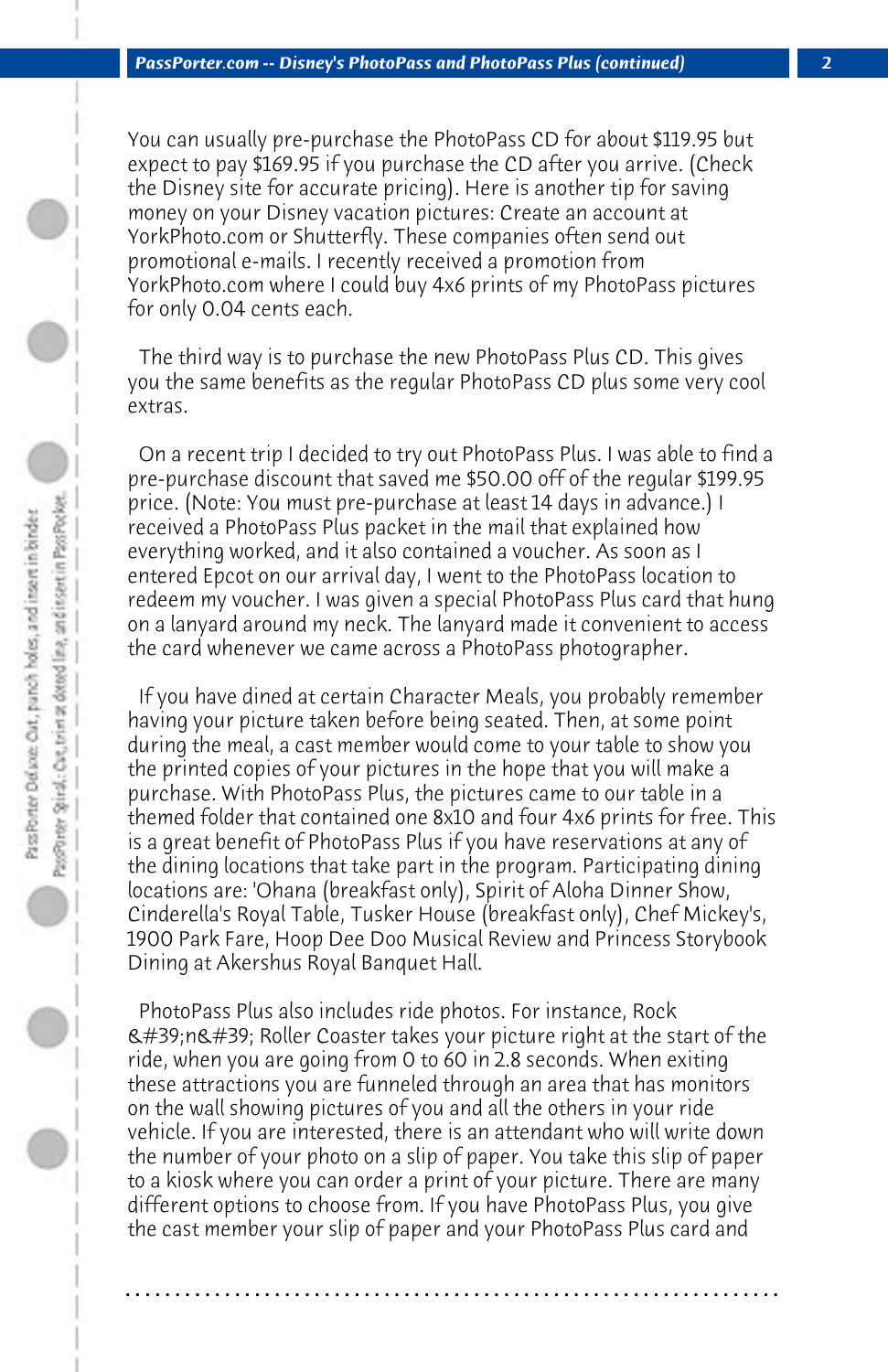they will add your picture(s) to your account. This costs about \$15 if you don't have PhotoPass Plus. Participating attractions are: Space Mountain, Splash Mountain, Buzz Lightyear's Space Ranger Spin, The Twilight Zone Tower of Terror, Rock 'n' Roller Coaster, Expedition Everest, and Dinosaur.

 One other benefit to PhotoPass Plus is the CD that was sent to me that contained 400 professional stock photos of many points of interest in and around Walt Disney World. In addition to the aforementioned stock photos, we ended up with over 400 of our own pictures on the PhotoPass CD (some are duplicates with different borders). So, if a picture is worth a thousand words, I believe we got our money's worth from our PhotoPass Plus experience.

 A few quick tips about PhotoPass:

 If you have PhotoPass Plus or have ordered the PhotoPass CD, be sure to let the photographer know about this. When they know you have paid extra, they will often times give extra time and take extra pictures.

 Some PhotoPass photographers can take special pictures that are called "Magic Shots." Once my 8-year-old found out about this, he started asking every photographer we came across if they did the Magic Shots. We now have pictures of my son with Tinker Bell standing on the palm of his hand, of him holding Simba, of him pointing at the sidewalk with Stitch breaking through and of him holding a big bunch of balloons.

 If you purchased the CD or PhotoPass Plus, take time to log onto your PhotoPass account when you get home from your trip in order to modify your photos. You can adjust the photos using different tools on the site and you can also add some very cool borders and effects to your photos before sending for your CD. Just remember, the photos will expire after 30 days so don't wait too long or all of your photos could be lost forever. You can buy extensions if you need more time to work with your photos.

 You can also upload any of your own photos to your online PhotoPass account. The photos that you upload will not be placed on your PhotoPass CD, but they are useful if you are putting together a Photo Book on the Disney site. I can tell you from experience that Disney's Photo Books are of very high quality. Of course, Disney's Photo Books are much more expensive than creating one on a site like Shutterfly, but I think being able to use all the Disney-themed backgrounds, images, and borders make them worth the extra money.

 If you are planning on creating a Disney Photo Book, on the last day of your trip take any memory cards from your personal cameras to a

**. . . . . . . . . . . . . . . . . . . . . . . . . . . . . . . . . . . . . . . . . . . . . . . . . . . . . . . . . . . . . . . . . .**